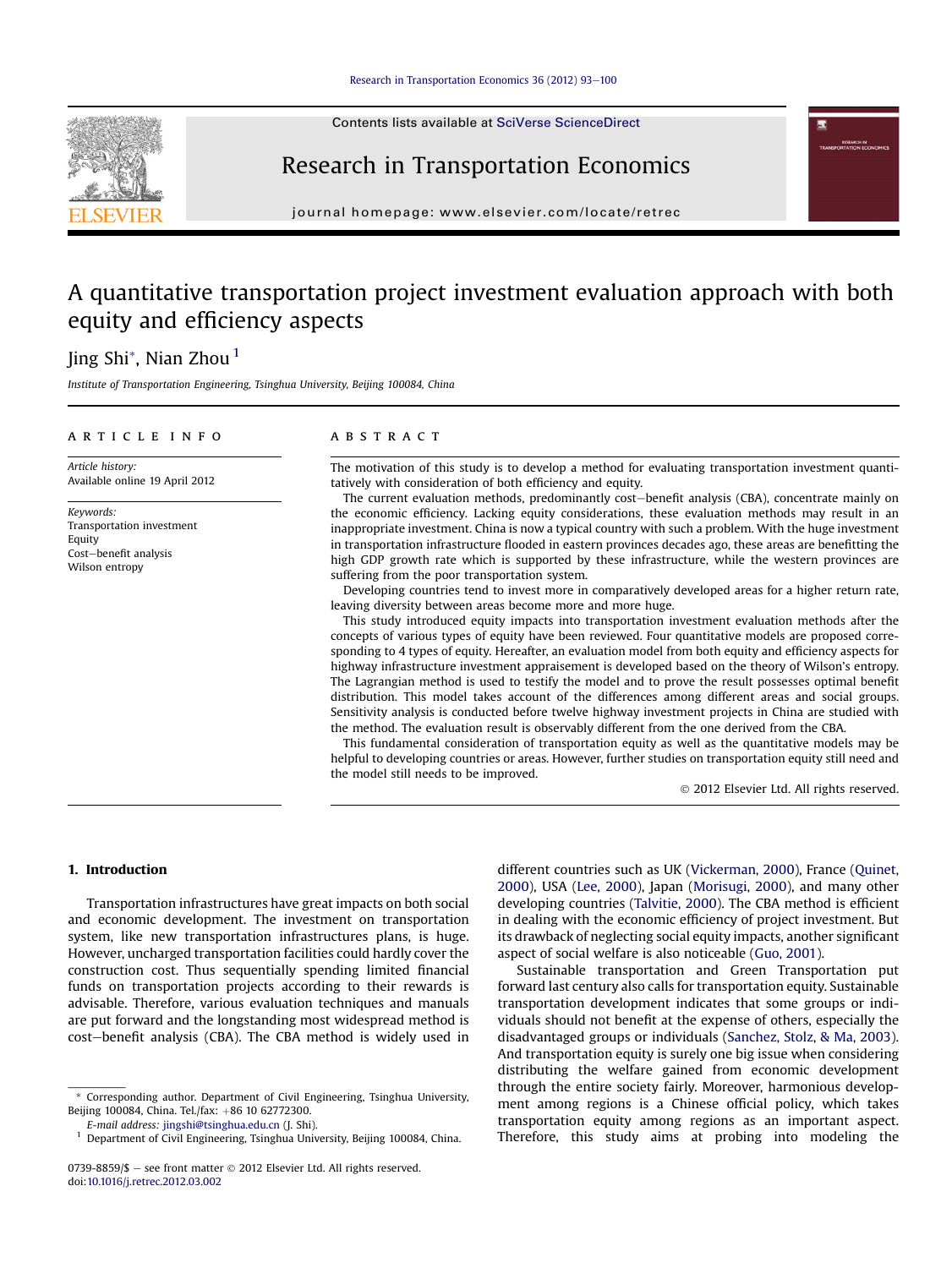transportation equity quantitatively and developing a comprehensive evaluating approach for transportation investment with consideration of both efficiency and equity aspects is significant.

#### 2. Literature review

It seems not easy for people to judge whether something is fair, not to mention the degree of fairness or justice due to the complexity of equity analysis. There are no universal definitions of equity and fairness. This well explains why few researches were conducted on social equity in the past. However, unfairness was found by a growing number of researchers in recent years. [Litman](#page--1-0) [\(2003\)](#page--1-0) stated that nearly one third of Canadian families are transportation disadvantaged, and inadequate transport sometimes leads to social exclusion. This is particularly true for people who cannot afford or drive automobiles but living in automobiledependent communities. High-income class people who own private car (only 20% in Beijing) unfairly enjoy the greatest share of benefits from transportation projects at the expense of the low quality of other transportation modes, such as transit service and facilities for walking and cycling ([Zhu & Li, 2003](#page--1-0)). According to the principle of diminishing marginal utility, 100 dollars has a higher value for low-income groups than high-income ones. Thus, most people would prefer public policies promoting the economic status of the low-income class rather than the high-income class ([Almeida, Haddad, & Hewings, 2004](#page--1-0)). [Álvarez, Cantos, and García](#page--1-0) [\(2007\)](#page--1-0) found that people of different income levels have different sensitivities on the transportation toll. And [Rune Elvik \(2009\)](#page--1-0) similarly pointed out that transportation infrastructure would affect people's safety in different regions in different degrees.

[John Rawls \(1971\)](#page--1-0) set up the widely accepted theory of justice which is called "justice as fairness." The theory is composed of two principles of justice. The first principle—principle of equal basic liberties-expresses an egalitarian concept of justice. And the second principle—difference principle—states that people who are equally talented and motivated must have equal opportunities to attain desirable positions, which means people's lives should depend on neither their birth nor upbringing. John Rawls's theory is used to test whether the constitution, laws, elementary social rights etc are fair. Since transportation is treated as people's basic rights in contemporary society, John Rawls's theory can be introduced into the transportation area. Initially, the recognition of equity is limited in the judgment of income distribution. Classical ways of judging are the Lorentz Curve and the Geordie Coefficient.

With the extension of the research area, the concept of equity permeates through various disciplines and social problems. The European Union Transport Research Fourth Framework Program invokes two dimensions of equity, horizontal equity associated with the principle of equality of opportunities, and longitudinal equity associated with the comparison of conditions between present and past, for each individual citizen, and social groups. The National Cooperative Highway Research Project held in 1994 defines equity as the distribution of cost and benefit among people of different incomes [\(Viegas, 2001\)](#page--1-0). Jones [\(2004\)](#page--1-0) defined transportation equity as comprised of spatial equity and social equity. [Raux and Souche \(2004\)](#page--1-0) review these issues of equity, and propose the three dimensions of territorial, horizontal and vertical equity in a study implemented in Lyon. [Litman \(2005\)](#page--1-0) classified transportation equity into horizontal and vertical types. These concepts of equity refer to a reasonable allocation of benefits among various social groups or individuals, but do not consider the problem of distribution of opportunities. The Intermodal Surface Transportation Efficiency Act (ISTEA) of USA advocates that transportation infrastructure decisions should involve public participation. This is because the traditional planning system merely includes experts and governors in the decision-making process and excludes the public. [Shi, Yang, Huang, and Ying](#page--1-0) [\(2009\)](#page--1-0) define transportation equity mainly in four aspects according to China's situation: equity among diverse traffic mode users, different social groups, different regions, and different generations.

When it comes to the evaluation model of transportation equity, [Silva and Tatam \(1996\)](#page--1-0) made some modifications to the Multi-Criteria Assessment models and selected the criteria to represent regional and community groups' interests. The evaluation results can address both efficiency and equity issues, but the whole procedure is too complex and relies on a large-scale investigation of personal intent.

The purpose of this study is to establish an evaluation model for transportation projects investment considering equity quantitatively. Parameters reflecting social compensation on disadvantaged groups are introduced and different kinds of equity and various equity impacts of transportation investments are considered in the model. The evaluation example in the latter part of this article could be useful reference for decision makers.

#### 3. Classification and quantitatively measure of transportation equity

In this part, four quantitative evaluation models corresponding to four kinds of equity are described.

#### 3.1. The equity among different traffic modes users

From the view of equity among different transportation mode users, one should cover the social costs he causes. One normal case of unequal is that road users like walkers have to bear the extra cost such as noise, air pollution, brought by automobile users.

A model measuring the difference of the cost can be used to evaluate the equity among different traffic modes. The model can be expressed as follow:

$$
\begin{aligned}\n\min \text{SV} &= \sum_{i} \int \text{SV}_{i}(t) \, \text{d}t \quad \forall i, t \\
&= \sum_{i} \int \left| \sum_{j} \text{CS}_{ij}(t) - \sum_{j} \text{CR}_{ij}(t) \right| \, \text{d}t\n\end{aligned} \tag{1}
$$

Subject to

$$
\begin{array}{ll}\nCS_{ij}(t) > 0, & CR_{ij}(t) > 0 \\
i = 1, 2, \ldots, I \quad j = 1, 2, \ldots, J\n\end{array}
$$

where:

 $SV_i(t)$ —the difference between what the users of traffic mode *i* should pay and what he pays indeed in a given time period t;  $CS_{ii}(t)$ —the social cost j that the users of traffic mode i should pay in a given time period t;

 $CR_{ij}(t)$ —the personal cost *j* that the users of traffic mode *i* pays in a given time period  $t$ ;

 $I$ —the number of kinds of traffic modes;

 $J$ —the number of kinds of social cost.

Payment and gain in this model can be supplemented according to the time and budget of the evaluation work. For example, tax could be considered while money directly spent is included if it is needed in certain research.

If the difference between  $CS_{ij}(t)$  and  $CR_{ij}(t)$  is larger, it means other road users pay more extra costs caused by users i. Social equity would be worsen. So the smaller SV represents a fairer state.